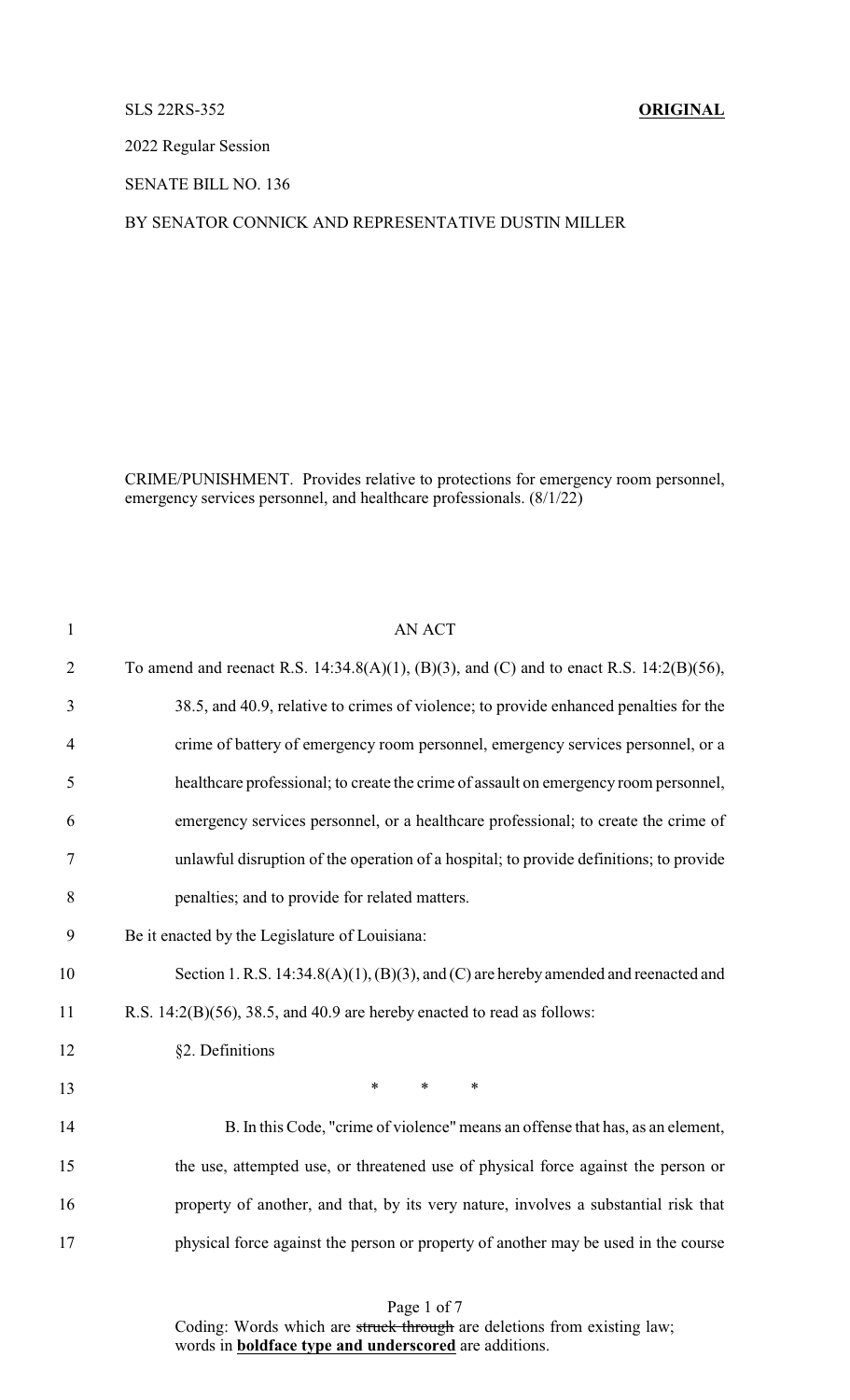| $\mathbf{1}$   | of committing the offense or an offense that involves the possession or use of a         |  |  |
|----------------|------------------------------------------------------------------------------------------|--|--|
| $\overline{2}$ | dangerous weapon. The following enumerated offenses and attempts to commit any           |  |  |
| 3              | of them are included as "crimes of violence":                                            |  |  |
| 4              | $\ast$<br>*<br>$\ast$                                                                    |  |  |
| 5              | (56) Battery of emergency room personnel, emergency services                             |  |  |
| 6              | personnel, or a healthcare professional.                                                 |  |  |
| 7              | $\ast$<br>*<br>∗                                                                         |  |  |
| 8              | §34.8. Battery of emergency room personnel, emergency services personnel, or a           |  |  |
| 9              | healthcare professional                                                                  |  |  |
| 10             | A.(1) Battery of emergency room personnel, emergency services personnel,                 |  |  |
| 11             | or a healthcare professional is battery committed without the consent of the victim      |  |  |
| 12             | when the offender has reasonable grounds to believe that the victim is emergency         |  |  |
| 13             | room personnel, emergency services personnel, or a healthcare professional acting        |  |  |
| 14             | in the performance of his employment duties.                                             |  |  |
| 15             | *<br>∗<br>∗                                                                              |  |  |
| 16             | B. For purposes of this Section:                                                         |  |  |
| 17             | ∗<br>$\ast$<br>∗                                                                         |  |  |
| 18             | (3) "Healthcare professional" means a person licensed or certified by this               |  |  |
| 19             | state to provide healthcare or professional services as a physician, physician           |  |  |
| 20             | assistant, dentist, registered or licensed practical nurse or certified nurse assistant, |  |  |
| 21             | advanced practice registered nurse, certified emergency medical technician,              |  |  |
| 22             | paramedic, certified registered nurse anesthetist, nurse practitioner, respiratory       |  |  |
| 23             | therapist, clinical nurse specialist, pharmacist, optometrist, podiatrist, chiropractor, |  |  |
| 24             | physical therapist, occupational therapist, licensed radiologic technologist, licensed   |  |  |
| 25             | clinical laboratory scientist, licensed professional counselor, certified social worker, |  |  |
| 26             | psychologist, patient transporter, dietary worker, patient<br>access<br>or               |  |  |
| 27             | representative, security personnel, patient relations advocate, or any other             |  |  |
| 28             | person who otherwise assists in or supports the performance of healthcare                |  |  |
| 29             | services.                                                                                |  |  |

Page 2 of 7 Coding: Words which are struck through are deletions from existing law; words in **boldface type and underscored** are additions.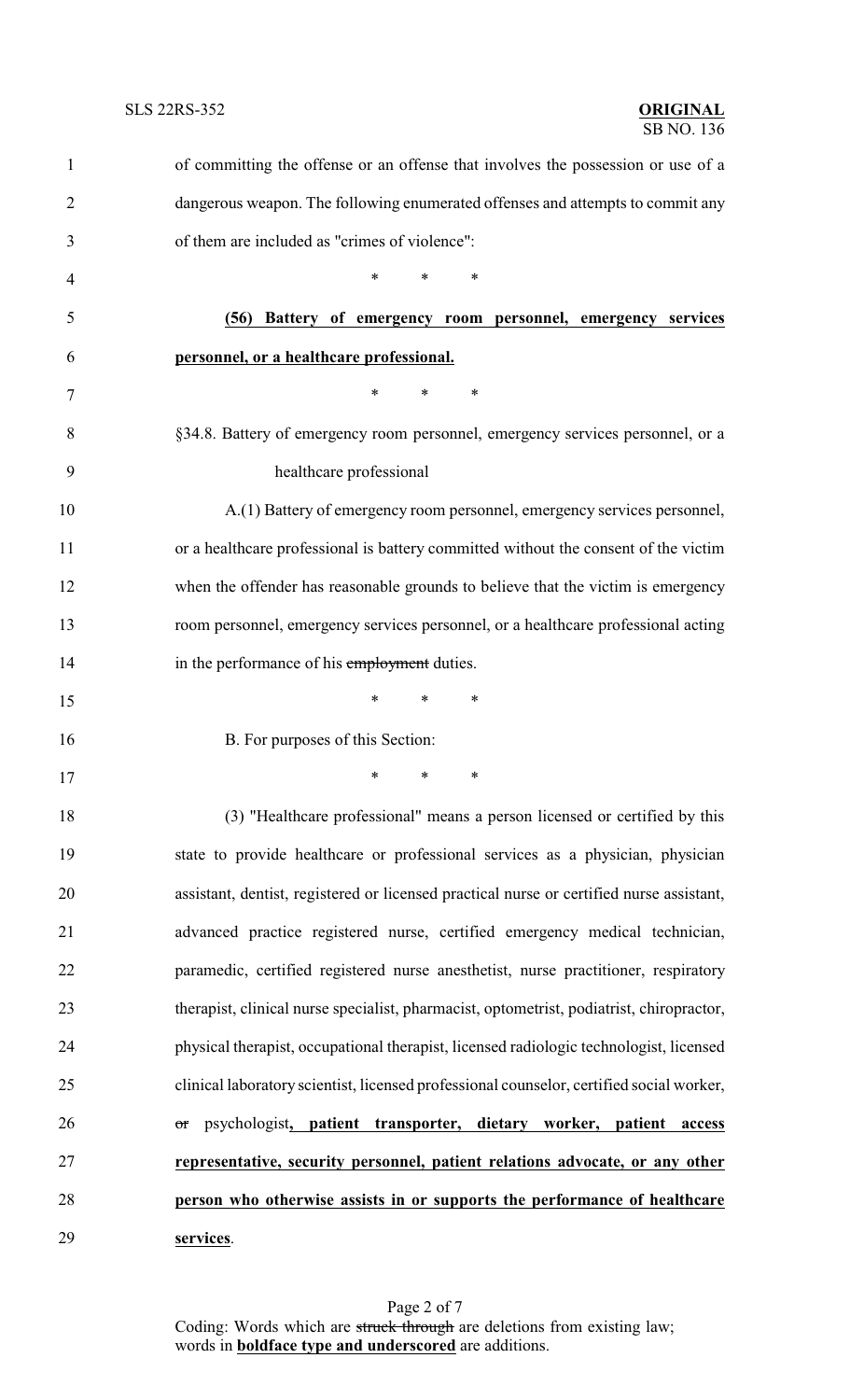| $\mathbf{1}$   | $C(1)(a)$ Whoever commits the crime of battery of emergency room                              |  |  |
|----------------|-----------------------------------------------------------------------------------------------|--|--|
| $\overline{2}$ | personnel, emergency services personnel, or a healthcare professional shall be fined          |  |  |
| 3              | not more than one thousand dollars and imprisoned for not less than fifteen days nor          |  |  |
| 4              | more than six months without benefit of suspension of sentence. At least forty-               |  |  |
| 5              | eight hours of the sentence imposed shall be without benefit of suspension of                 |  |  |
| 6              | sentence.                                                                                     |  |  |
| 7              | (b) Whoever commits a second or subsequent offense of battery of                              |  |  |
| 8              | emergency room personnel, emergency services personnel, or a healthcare                       |  |  |
| 9              | professional shall be fined not more than one thousand dollars and imprisoned,                |  |  |
| 10             | with or without hard labor, for not less than one year nor more than three                    |  |  |
| 11             | years. At least fifteen days of the sentence imposed shall be served without                  |  |  |
| 12             | benefit of parole, probation, or suspension of sentence.                                      |  |  |
| 13             | $(2)(a)$ If the battery produces an injury that requires medical attention, the               |  |  |
| 14             | offender shall be fined not more than five thousand dollars and imprisoned with or            |  |  |
| 15             | without hard labor for not less than one year nor more than five years. At least five         |  |  |
| 16             | thirty days of the sentence imposed shall be <b>served</b> without benefit of <b>parole</b> , |  |  |
| 17             | probation, or suspension of sentence.                                                         |  |  |
| 18             | (b) If the battery produces an injury that requires medical attention, and                    |  |  |
| 19             | the offense is a second or subsequent offense, the offender shall be fined not                |  |  |
| 20             | more than ten thousand dollars, and shall be imprisoned with or without hard                  |  |  |
| 21             | labor, for not less than two nor more than five years. At least sixty days of the             |  |  |
| 22             | sentence imposed shall be served without benefit of parole, probation, or                     |  |  |
| 23             | suspension of sentence.                                                                       |  |  |
| 24             | $\ast$<br>$\ast$<br>$\ast$                                                                    |  |  |
| 25             | §38.5. Assault on emergency room personnel, emergency services personnel, or                  |  |  |
| 26             | a healthcare professional                                                                     |  |  |
| 27             | A.(1) Assault on emergency room personnel, emergency services                                 |  |  |
| 28             | personnel, or a healthcare professional is an assault committed when the                      |  |  |
| 29             | offender has reasonable grounds to believe the victim is an emergency room                    |  |  |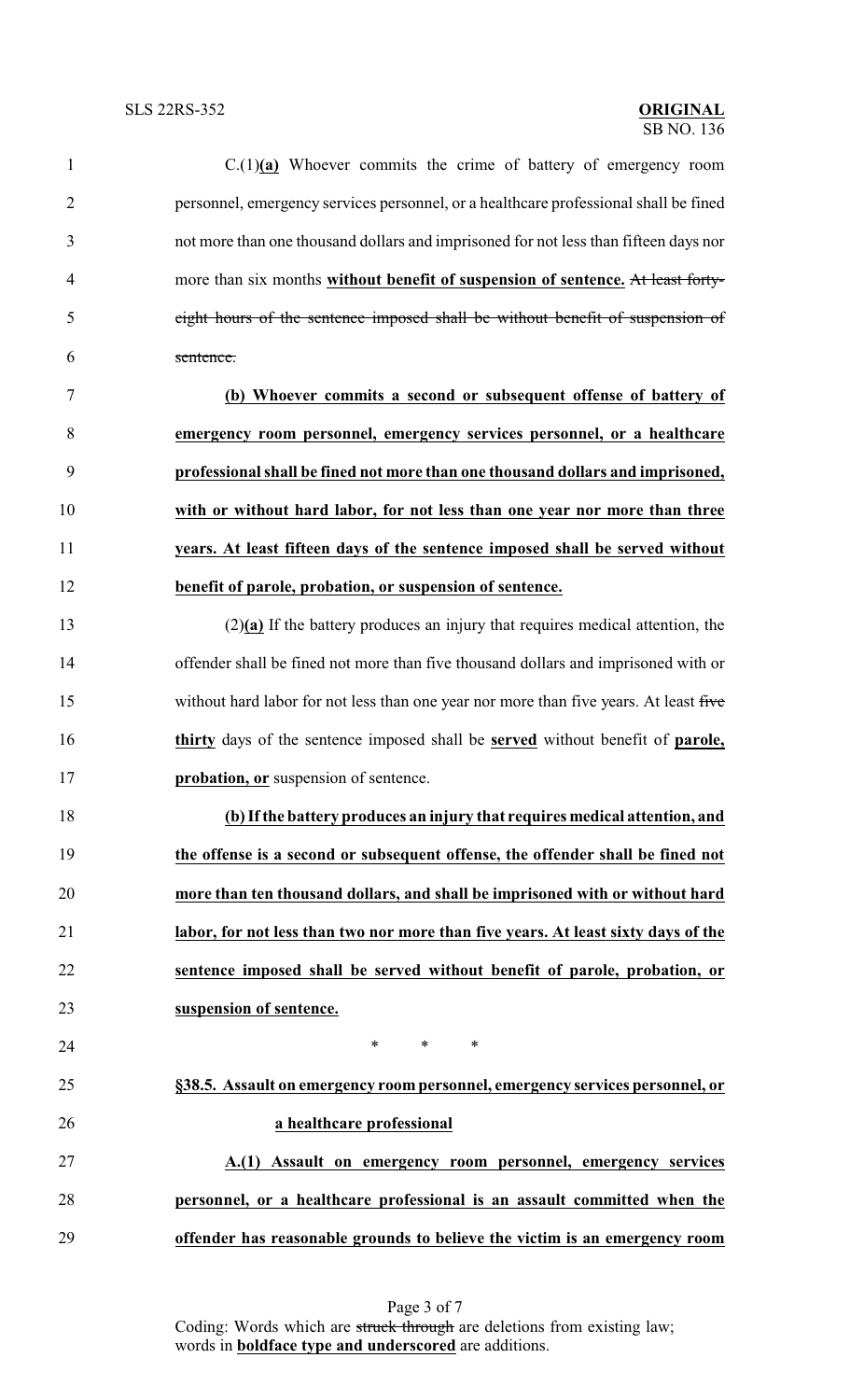| $\mathbf{1}$   | personnel, emergency services personnel, or a healthcare professional acting in  |
|----------------|----------------------------------------------------------------------------------|
| $\overline{2}$ | the performance of his duties.                                                   |
| 3              | (2) For purposes of this Section:                                                |
| 4              | (a) "Assault" shall have the same definition as in R.S. 14:36 but shall          |
| 5              | additionally include making statements threatening physical harm to an           |
| 6              | emergency room personnel, emergency services personnel, or a healthcare          |
| 7              | professional.                                                                    |
| 8              | (b) "Emergency room personnel" shall have the same definitions as in             |
| 9              | R.S. 14:34.8.                                                                    |
| 10             | (c) "Emergency services personnel" shall have the same definitions as in         |
| 11             | R.S. 14:34.8.                                                                    |
| 12             | (d) "Healthcare professional" shall have the same definitions as in R.S.         |
| 13             | 14:34.8.                                                                         |
| 14             | B. Whoever commits the crime of assault on emergency room personnel,             |
| 15             | emergency services personnel, or a healthcare professional shall be fined not    |
| 16             | more than one thousand dollars or imprisoned for not less than thirty days nor   |
| 17             | more than one hundred eighty days, or both.                                      |
| 18             | *<br>*<br>∗                                                                      |
| 19             | §40.9 Unlawful disruption of the operation of a hospital                         |
| 20             | A. Unlawful disruption of the operation of a hospital is the intentional         |
| 21             | communication of information that the commission of a crime of violence is       |
| 22             | imminent or in progress, or that a circumstance dangerous to human life exists   |
| 23             | or is about to exist, when committed under any one or more of the following      |
| 24             | circumstances:                                                                   |
| 25             | (1) When the offender's actions cause emergency room personnel,                  |
| 26             | emergency services personnel, or healthcare professionals at a hospital to be in |
| 27             | sustained fear for their safety and a reasonable person would have known that    |
| 28             | his actions could cause sustained fear.                                          |
| 29             | (2) When the offender's actions cause the evacuation of a hospital and a         |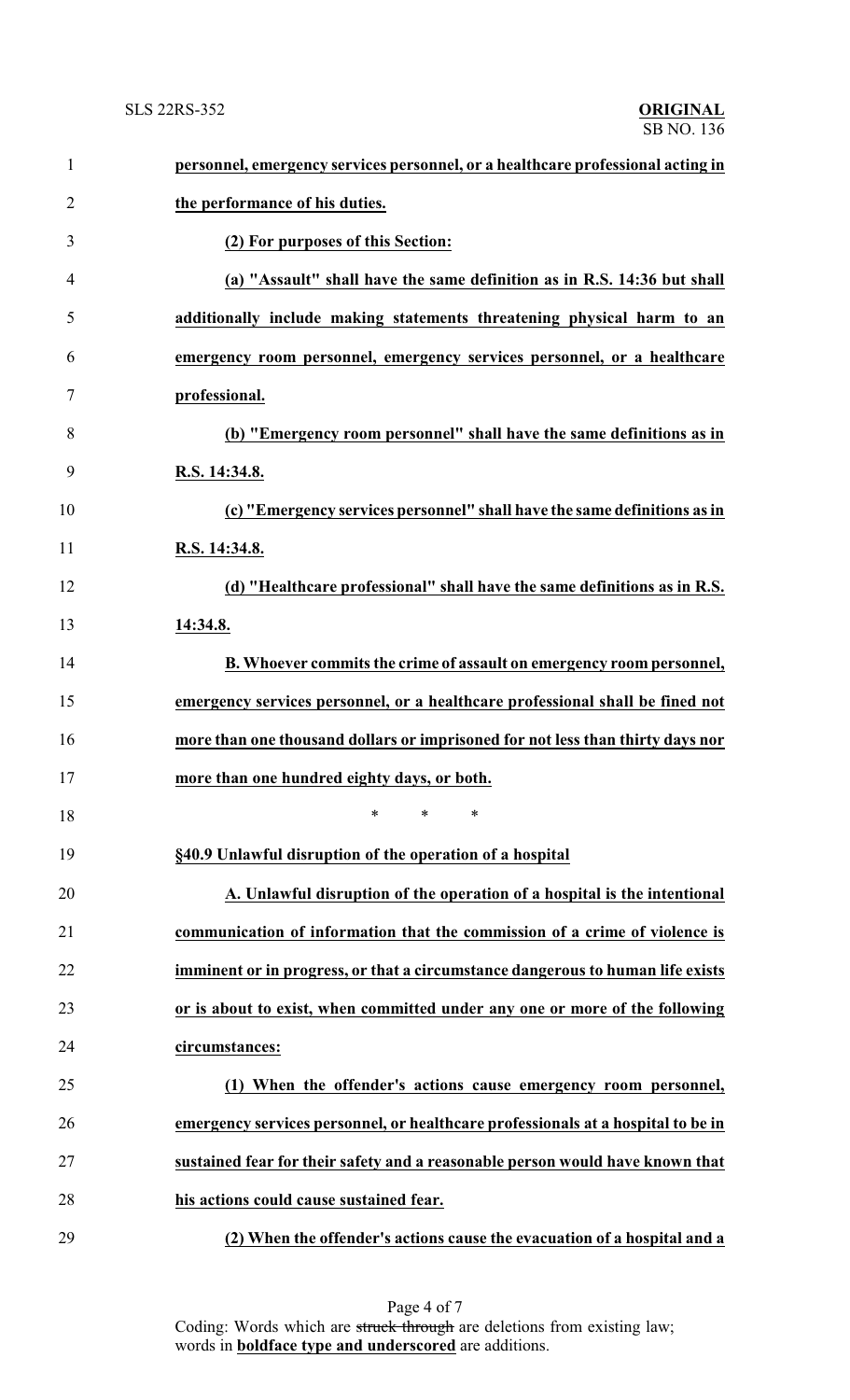| $\mathbf{1}$   | reasonable person would have known that his actions could cause an               |
|----------------|----------------------------------------------------------------------------------|
| $\overline{2}$ | evacuation.                                                                      |
| 3              | (3) When the offender's actions cause any other serious disruption to the        |
| $\overline{4}$ | operation of a hospital and a reasonable person would have known that such       |
| 5              | actions could cause serious disruption to the operation of a hospital.           |
| 6              | <b>B. For purposes of this Section:</b>                                          |
| $\tau$         | (1) "Healthcare facility" means any hospital, outpatient clinic,                 |
| 8              | ambulatory surgical center, or other setting where healthcare services are       |
| 9              | provided.                                                                        |
| 10             | (2) "Emergency room personnel" shall have the same definitions as in             |
| 11             | R.S. 14:34.8.                                                                    |
| 12             | (3) "Emergency services personnel" shall have the same definitions as            |
| 13             | in R.S. 14:34.8.                                                                 |
| 14             | (4) "Healthcare professional" shall have the same definitions as in R.S.         |
| 15             | 14:34.8.                                                                         |
| 16             | C. Whoever commits the offense of unlawful disruption of the operation           |
| 17             | of a hospital shall be fined not more than one thousand dollars or imprisoned    |
| 18             | with or without hard labor, for not less than one year nor more than five years, |
| 19             | or both.                                                                         |
|                |                                                                                  |

The original instrument and the following digest, which constitutes no part of the legislative instrument, were prepared by Whitney Kauffeld.

|                 | <b>DIGEST</b>        |         |
|-----------------|----------------------|---------|
| SB 136 Original | 2022 Regular Session | Connick |

Present law provides relative to crimes of violence and includes an illustrative list of crimes of violence.

Proposed law retains present law and adds the proposed law crime of assault on emergency room personnel, emergency services personnel, and a healthcare professional to the list of crimes of violence.

Present law provides that the crime of battery of emergency room personnel, emergency services personnel or healthcare professional is punishable by a fine of not more than \$1,000 and imprisonment between 15 days and six months. Present law further provides that the crime of battery of emergency room personnel, emergency services personnel, or healthcare professional, if the battery produces an injury that requires medical attention, is punishable by a fine of not more than \$5,000 and imprisonment between one and five years.

Page 5 of 7

Coding: Words which are struck through are deletions from existing law; words in **boldface type and underscored** are additions.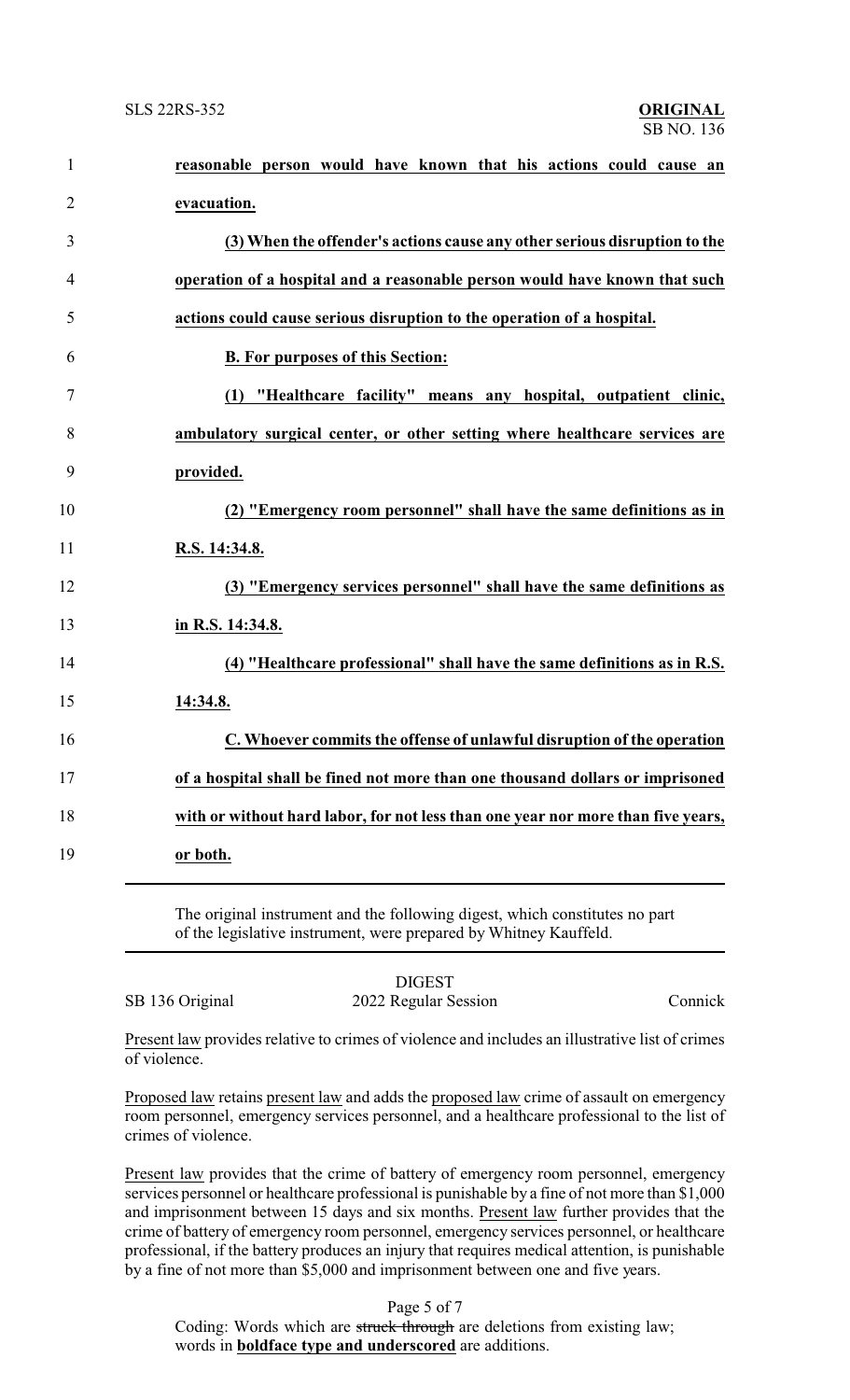SLS 22RS-352 **ORIGINAL**

Proposed law retains present law and expands the definition of "healthcare professional" to include a patient transporter, dietary worker, patient access representative, security personnel, patient relations advocate, or any other person who otherwise assists in or supports the performance of healthcare services.

Proposed law further provides that imprisonment for a first offense of battery of emergency room personnel, emergency services personnel, or healthcare professional is to be served without benefit of suspension of sentence.

Proposed law further provides that a second or subsequent offense of battery of emergency room personnel, emergency services personnel, or healthcare professional is punishable by a fine of not more than \$1,000 and imprisonment, with or without hard labor, for between one and three years, at least 15 days of which must be served without benefit of parole, probation, or suspension of sentence.

Present law provides that if the battery produces an injury that requires medical attention, the offender is punishable by a fine of not more than \$5,000 and imprisonment between one and five years, at least 30 days of which must be served without benefit of parole, probation, or suspension of sentence.

Proposed law provides that on a second or subsequent offense, if the battery produces an injury that requires medical attention, the offender is punishable by a fine of not more than \$10,000 and imprisonment between two and five years, at least 60 days of which must be served without benefit of parole, probation, or suspension of sentence.

Proposed law otherwise retains present law.

Proposed law creates the crime of assault on emergencyroom personnel, emergencyservices personnel, or a healthcare professional, which is defined as an assault committed when the offender has reasonable grounds to believe that the victim is a emergency room personnel, emergency services personnel, or a healthcare professional acting in the performance of his duties.

Proposed law defines "assault," "emergency room personnel", "emergency services personnel," and "healthcare professional" for the purposes of proposed law.

A violation of proposed law is punishable by a fine of not more than \$1,000, or imprisonment between 30 and 180 days, or both.

Proposed law creates the crime of unlawful disruption of the operation of a hospital, defined as the intentional communication of information that the commission of a crime of violence is imminent or in progress, or that a circumstance dangerous to human life exists or is about to exist, when committed under any one or more of the following circumstances:

- (1) When the offender's actions cause emergency room personnel, emergency services personnel, or healthcare professionals at a hospital to be in sustained fear for their safety, and a reasonable person would have known that his actions could cause sustained fear.
- (2) When the offender's actions cause the evacuation of a hospital, and a reasonable person would have known that his actions could cause an evacuation.
- (3) When the offender's actions cause any other serious disruption to the operation of a hospital, and a reasonable person would have known that his actions could cause serious disruption to the operation of a hospital.

Proposed law defines "healthcare facility", "emergency room personnel", "emergency services personnel", and "healthcare professional" for the purposes of proposed law.

Page 6 of 7

Coding: Words which are struck through are deletions from existing law; words in **boldface type and underscored** are additions.